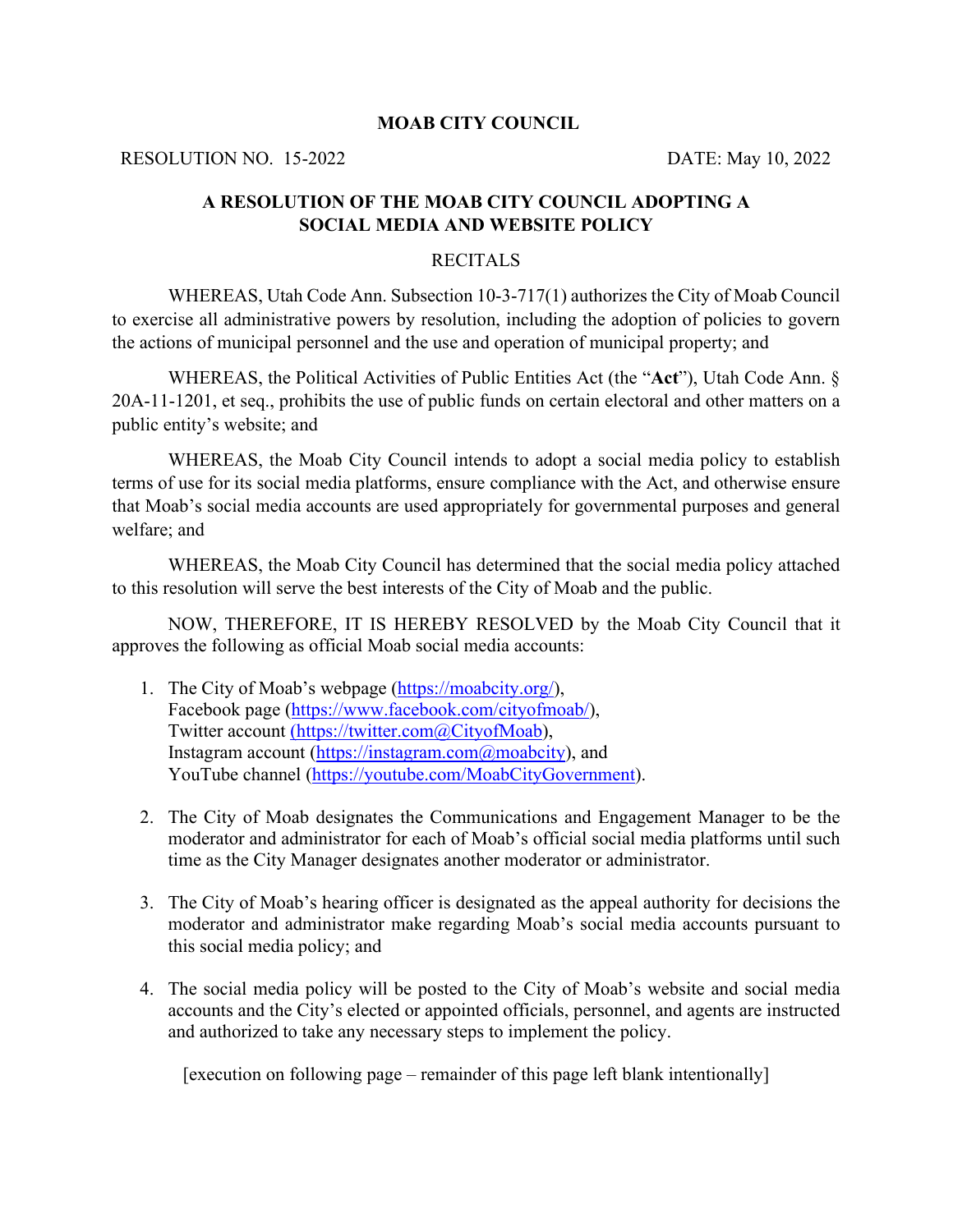APPROVED AND ADOPTED in Moab, Utah, this 10<sup>th</sup> day of May 2022.

 $\mathbf{B} \mathbf{y}$ : Joette Langianese, Mayor

ATTEST

By: \_\_\_\_\_\_\_\_\_\_\_\_\_\_\_\_\_\_\_\_\_\_\_\_\_\_\_\_\_\_\_\_\_

Sommar Johnson City of Moab/Recorder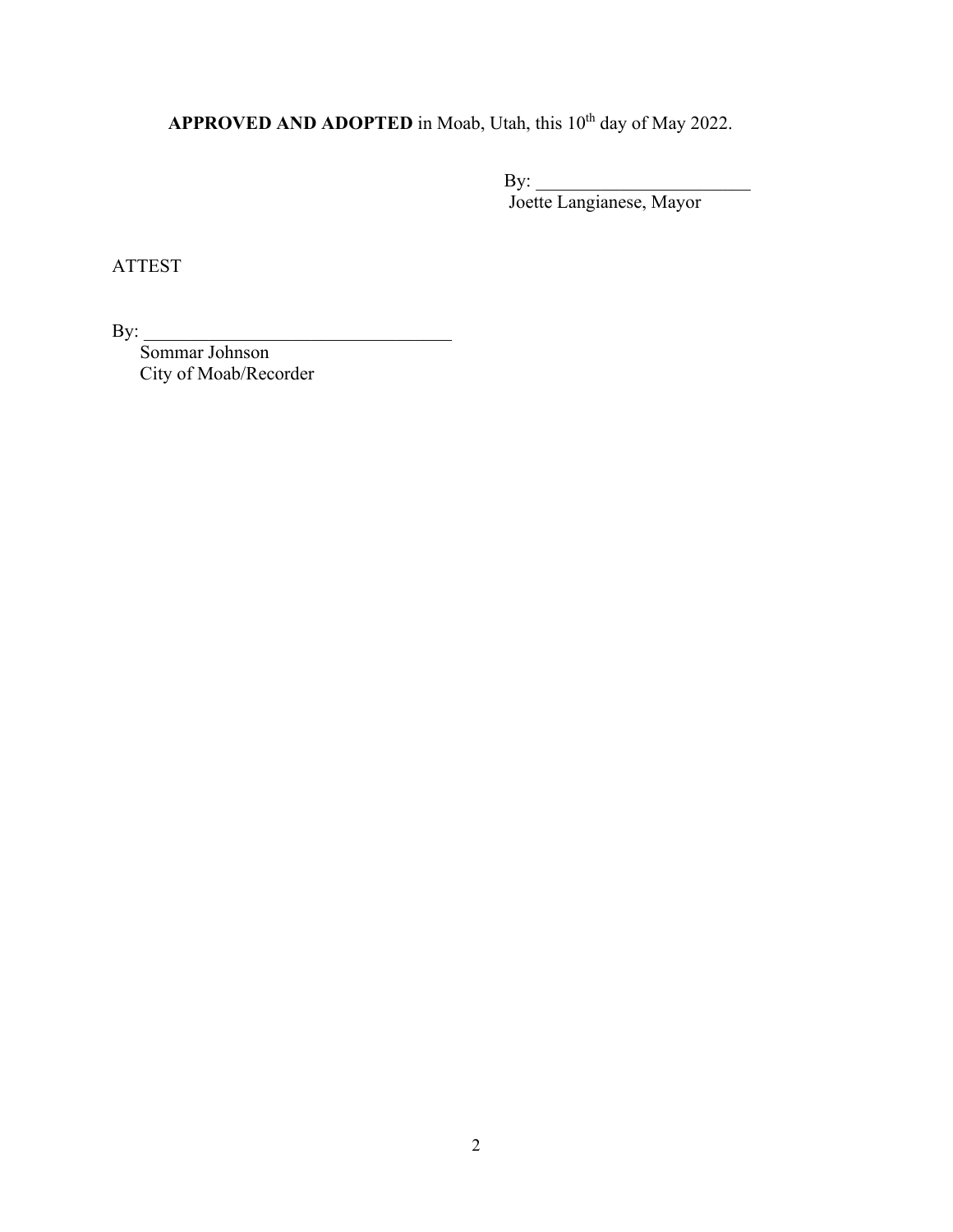## **CITY OF MOAB SOCIAL MEDIA POLICY** Adopted May 10, 2022

# **SECTION I – DEFINITIONS**

The following definitions shall apply for the purposes of this policy:

- 1. "Appeal authority" means the appeal officer designated by the Council to hear appeals under this policy, provided that the appeal authority may not be the Moderator.
- 2. "City" or "Moab" means the City of Moab.
- 3. "City Manager" means the appointed official known as the City Manager of Moab.
- 4. "Comments or Posts" means any comment, photo, link, or other material posted to a section of a social media account.
- 5. "Council" means the Moab City Council.
- 6. "Egregious violation" means a comment made to a social media account that expressly or implicitly threatens the safety of the public or any person.
- 7. "GRAMA" means the Government Records Access and Management Act, Title 63G, Chapter 2, Utah Code, or the applicable successor statute.
- 8. "May" means a permissive action.
- 9. "Mayor" means the Mayor of the City of Moab.
- 10. "Moderator" means the person the City Manager has authorized to moderate and administer any official Moab social media account.
- 11. "Official" means the Mayor and Moab City Council members.
- 12. "Personnel" means:
	- a. Any member of a City of Moab board, commission, or committee;
	- b. Any employee, contractor, or other agent duly authorized to carry out official City of Moab business; or
	- c. Any volunteer engaged in official City of Moab business.
- 13. "Platforms" means technologies and systems that allow writers and other media producers, readers, and consumers of media to interface more efficiently.
- 14. "Policy" means this social media policy.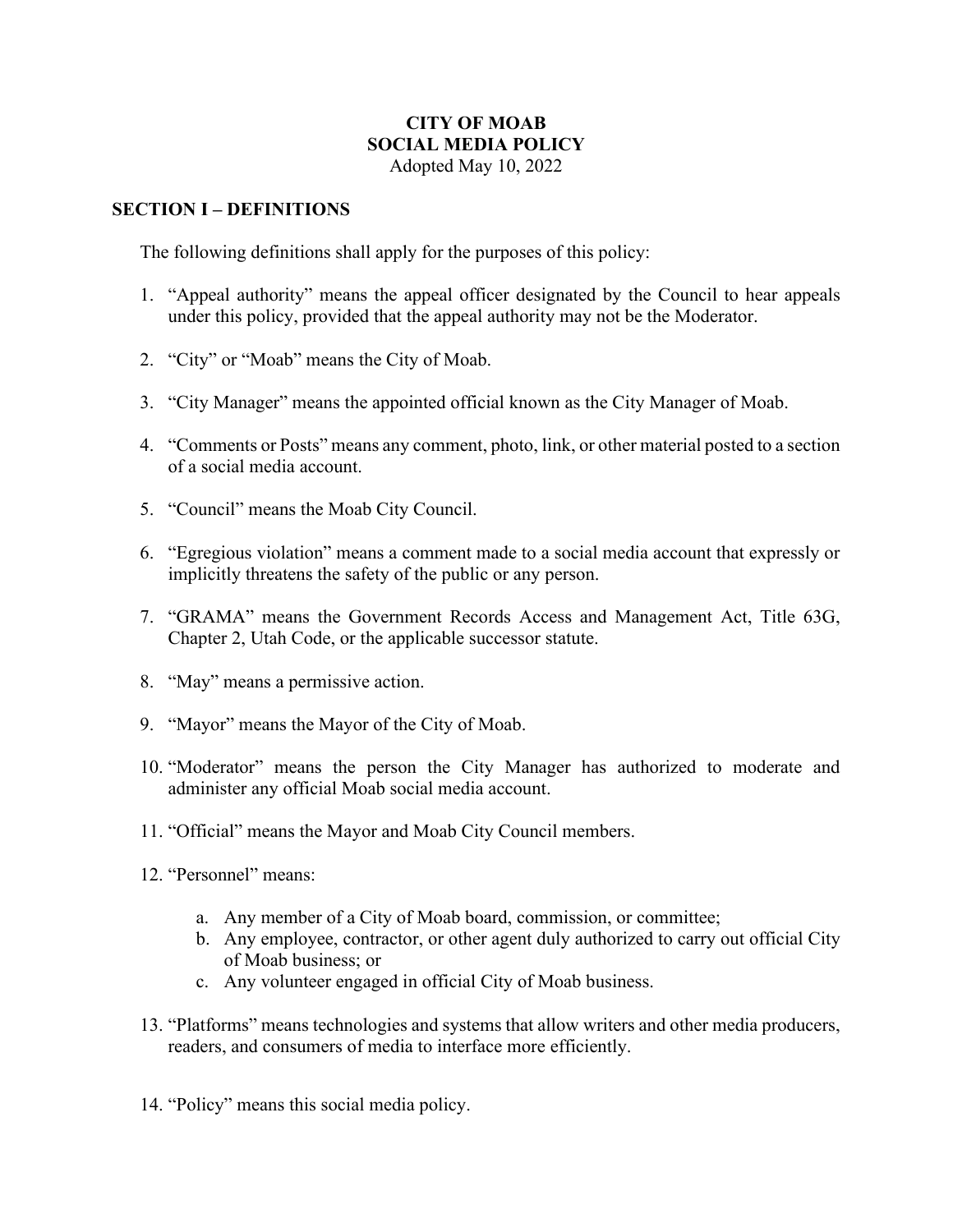- 15. "Shall" means an action that is mandatory or required.
- 16. "Social Media Account" means any platform that enables users to create and share content or to participate in social media, networking, interfacing, or communicating, including social media and social networking services, web feeds, blogs, wikis, photo sharing, podcasting, social bookmarking, mashups, widgets, virtual worlds, and micro-blogs.
- 17. "Terms" means the terms of use set forth in Section V of this policy.
- 18. "User" means any person or entity who uses a City of Moab social media account.

## **SECTION II – PURPOSE**

The City of Moab is authorized to use social media accounts at its discretion pursuant to this policy to provide pertinent public information to Moab residents and other interested members of the general public.

### **SECTION III – SCOPE**

- 1. Applicability: This Policy applies to all circumstances where a social media account is owned, controlled, or otherwise managed by the City of Moab, through its personnel, or any city department, division, committee, commission, or board, including but not limited to any social media account used by any official to conduct City business, even if conducting City business is not the sole purpose of the account.
- 2. Exclusions: Except as provided in Section V, paragraph 11, this Policy does not apply to purely personal or other social media accounts owned or controlled by:
	- a. City personnel in their personal or private capacity;
	- b. City elected officials in their personal or private capacity, including but not limited to any campaign election or re-election account owned and controlled by a campaign election or re-election committee or person campaigning for public office.

#### **SECTION IV – CITY MANAGER APPROVAL REQUIRED**

The City Manager shall first authorize all official Moab social media accounts before the account is created and operated. In authorizing any social media account, the City Manager shall determine how the social media account is to be published and administered, including if public commentary is allowed. The City Manager or Moderator may also close a Moab social media account at any time without notice.

#### **SECTION V – TERMS OF USE**

The following terms and time, place, manner restrictions apply to any official Moab social media account if the City Manager has permitted public commentary.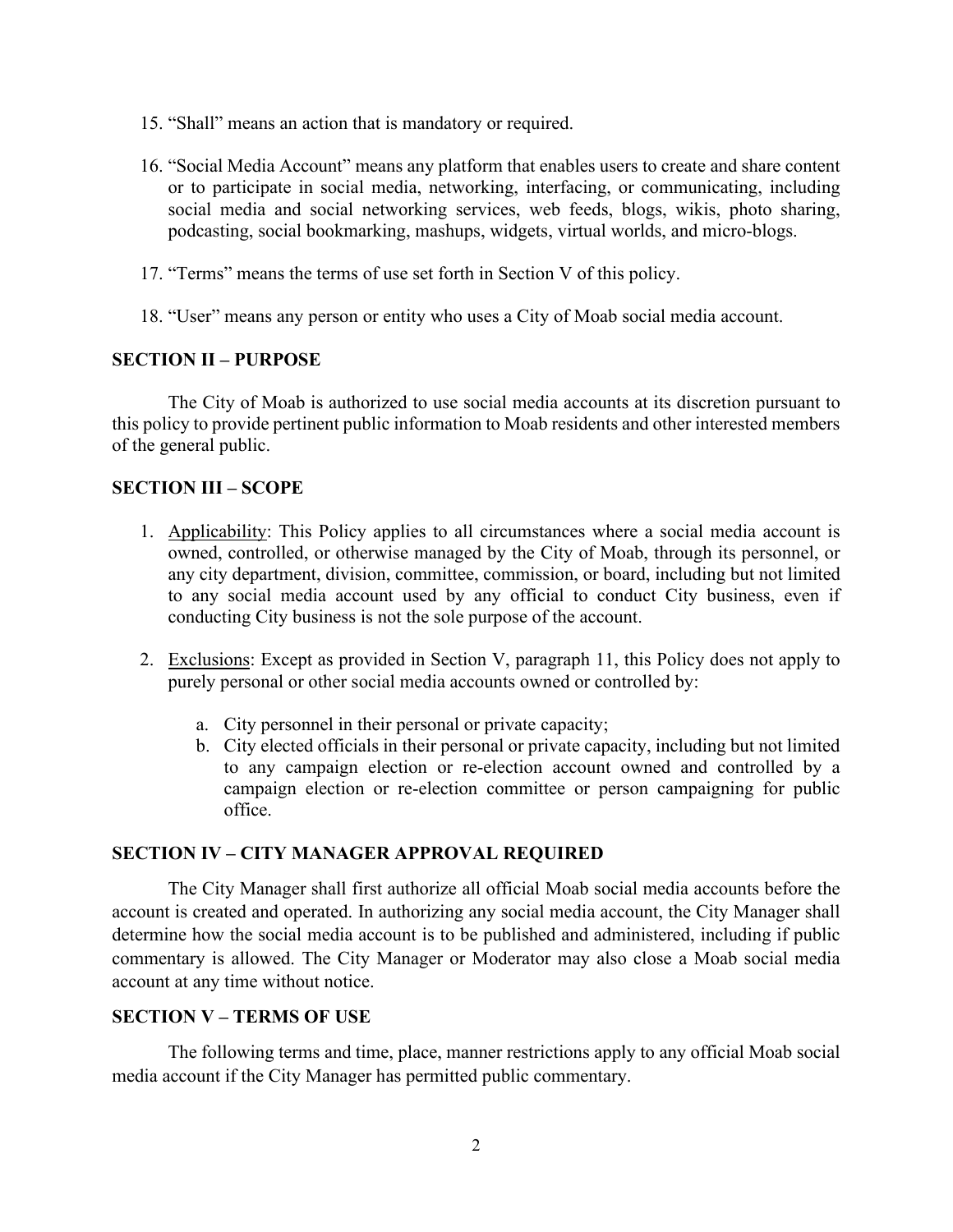- 1. General: Moab's social media accounts are intended to promote open, healthy, and nonabusive public discourse conducive to orderly government.
- 2. No Discrimination: Moab shall not discriminate based on viewpoint or authorship, even if anonymous, that expresses any opinion about Moab's official action, policy, custom, or practice. Comments and posts may not be flagged, minimized, or removed, and no user may be blocked, so long as the comment or post complies with the Terms.
- 3. Acceptance of Terms: Users who access or use an official Moab social media account accept and agree to follow, without limitation:
	- a. The rules of conduct for comments and posts, including time, place, manner restrictions set forth in paragraph 4 of this Article V;
	- b. Any terms of use required by the social media platform provider, over whose terms of use, content, commercial advertisements or other postings Moab has no control; and
	- c. Moab's right to modify the Terms and this Policy, which changes shall become effective upon their posting to the applicable social media account.
- 4. Rules of Conduct: Any comment or post shall relate to discussion of Moab programs, services, projects, issues, events, or activities. Neither Moab nor its personnel may edit comments or posts to official Moab social medial accounts. However, Moab may withhold or remove comments or posts that do not relate to Moab business or that:
	- a. Promote, foster, or perpetuate discrimination based on race, creed, color, age, religion, gender, marital status, national origin, physical or mental disability, sexual orientation, gender identity, or that otherwise encourage discrimination in violation of applicable laws, regulations, ordinances, or policies;
	- b. Include slanderous or defamatory statements against any person, including but not limited to Moab personnel;
	- c. Threaten, harass, or use obscene, indecent, or profane language or content;
	- d. Include obscene or sexual content, or links to obscene or sexual content, including indecent or pornographic material;
	- e. Solicit commerce or advertisements including promotions or endorsements;
	- f. Promote or condone illegal conduct or activity;
	- g. Promulgate spam that include links to external online sites;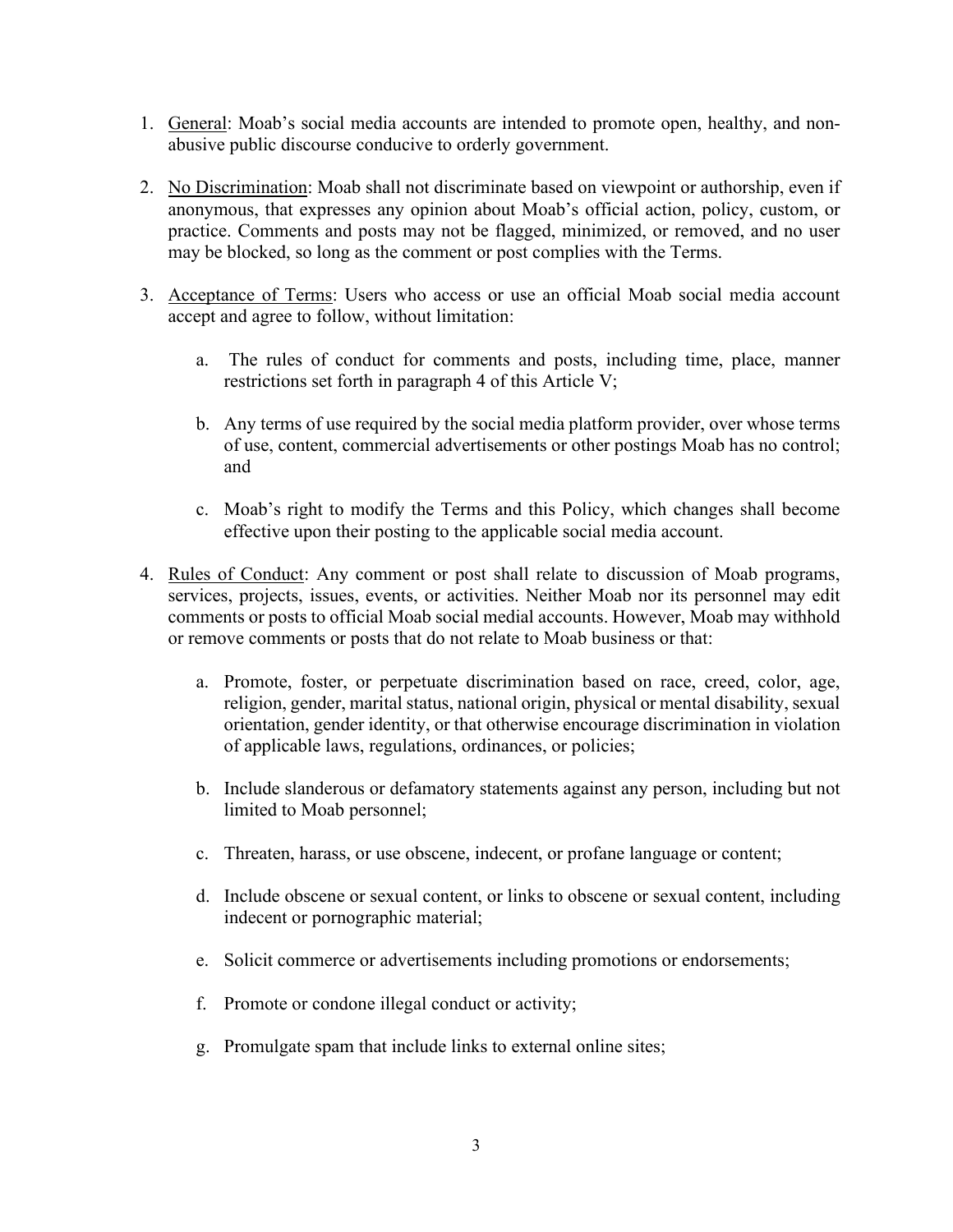- h. Violate a legal ownership interest of any person, including the improper use of a trademark or copyrighted material;
- i. Promote, endorse, or oppose the candidacy of any person, petition, or referendum or otherwise violate applicable laws and regulations, including but not limited to the Political Activities of Public Entities Act, Utah Code Ann. § 20A-11-1201, et seq.;
- j. Include fraudulent, deceptive, or misleading information;
- k. May compromise the safety or security of the public or public systems;
- l. Threaten public safety personnel;
- m. Disclose private, protected, or confidential material as defined by state or federal laws and regulations or Moab ordinance or policy; or
- n. Include commercial advertisements for any non-governmental purpose.
- 5. Use of Photographs: Moab shall not post photographs on its social media sites:
	- a. For which is does not have the copyright or the owner's permission to use;
	- b. If the photograph involves one minor, prior to permission obtained from the minor's parent or guardian; or
	- c. If the photograph involves multiple children engaged in a public event, unless permission is given as a condition of participation or there is no expectation of privacy.
- 6. Violations of the Terms: The Moderator shall comply with the following when withholding or removing comments or posts that violate the Terms:
	- a. When a user has violated the Terms, the Moderator shall contact the social media user through direct messaging or other available means, describe the violation, and request voluntary removal or edit of the comment or post.
	- b. If the user fails to voluntarily remove or edit the comment or post, the Moderator may minimize or withhold the comment or post.
	- c. Before withholding or removing a comment or post, a copy shall be retained (e.g., through a screen shot, etc.) by the Moderator.
	- d. If a comment or post is withheld or removed, the Moderator shall notify the user through a direct message or other available means that includes (i) a copy of the comment or post in question, (ii) an explanation as to why the comment or post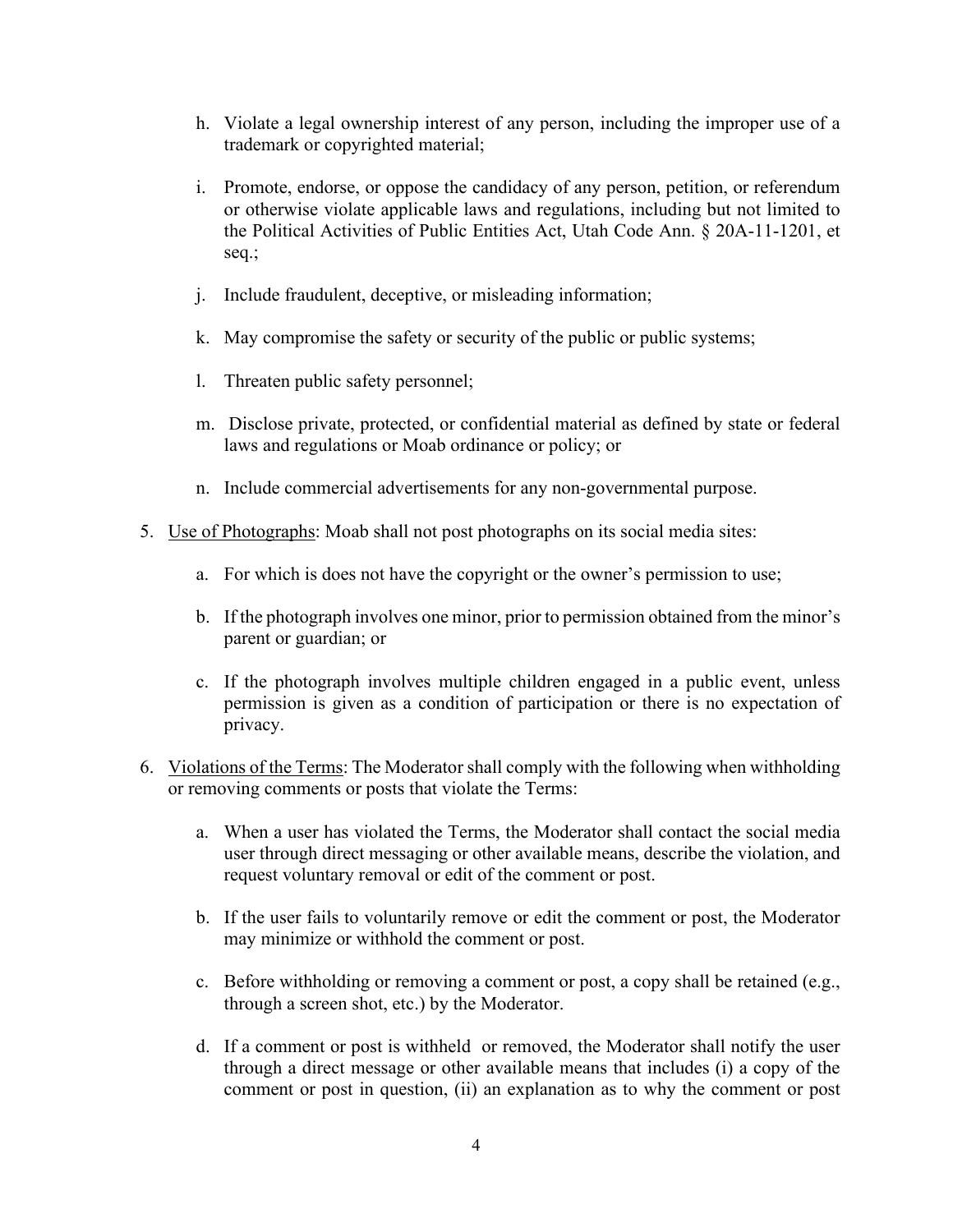violates this Policy, (iii) a statement that voluntary removal or edit was requested; and (iv) an explanation that the user may appeal the Moderator's decision pursuant to paragraph (9) of this Article V, including the appeal authority's email address.

## 7. Blocking and Reinstating Users:

- a. If the Moderator determines the user has violated the Terms on three (3) separate occasions, the Moderator may block the user from making public comments or posts on all applicable Moab social media accounts by notifying the user through direct message or other available means that:
	- i. The user is blocked pursuant to this Policy, including an explanation why and specific references to the user's applicable prior violations; and
	- ii. The user may appeal Moab's decision to block the user by sending an email within five business days to the appeal authority, explaining in reasonable detail why the user contends the decision is improper; and
	- iii. The appeal authority's email address.
- b. The user who has been blocked may submit a written request to the Moderator requesting reinstatement after a period of one year has expired from the date the user was blocked or, if appealed, the date the decision to block the user was upheld. The Moderator may approve the request if (i) the Moderator has reason to believe the user shall abide by the Terms, and (ii) the user signs a written statement (a) agreeing to abide by the Terms and (b) acknowledging that subsequent violations of the Terms could result in a permanent ban that prohibits the user from participating at any future time in applicable Moab social media accounts.
- c. If the Moderator denies the user's request, the Moderator shall provide a written explanation for the basis of the denial. A user may appeal a denial to the appeal authority pursuant to the process in paragraph 7(a)(ii).
- d. If a user is reinstated under paragraph 7(b) and is subsequently found to have violated the Terms, even if on one occurrence, the Moderator shall block the user from all applicable social media accounts. The Moderator shall comply with the notice requirements of paragraph 6(a) and appeal rights under paragraph 7(c) of pursuant to the time restrictions and process set forth in paragraph 7(a)(ii). A user blocked under this paragraph 7(d) may request reinstatement after a period of three years following the date the user was blocked or, if appealed, the date the action was upheld.
- 8. Egregious Violations: The Moderator may immediately remove any comment or post that constitutes an Egregious Violation and may, in the Moderator's discretion, immediately block the user from any future comments or posts for such an egregious violation, pursuant to paragraph 7(a). A user blocked for an Egregious Violation may request reinstatement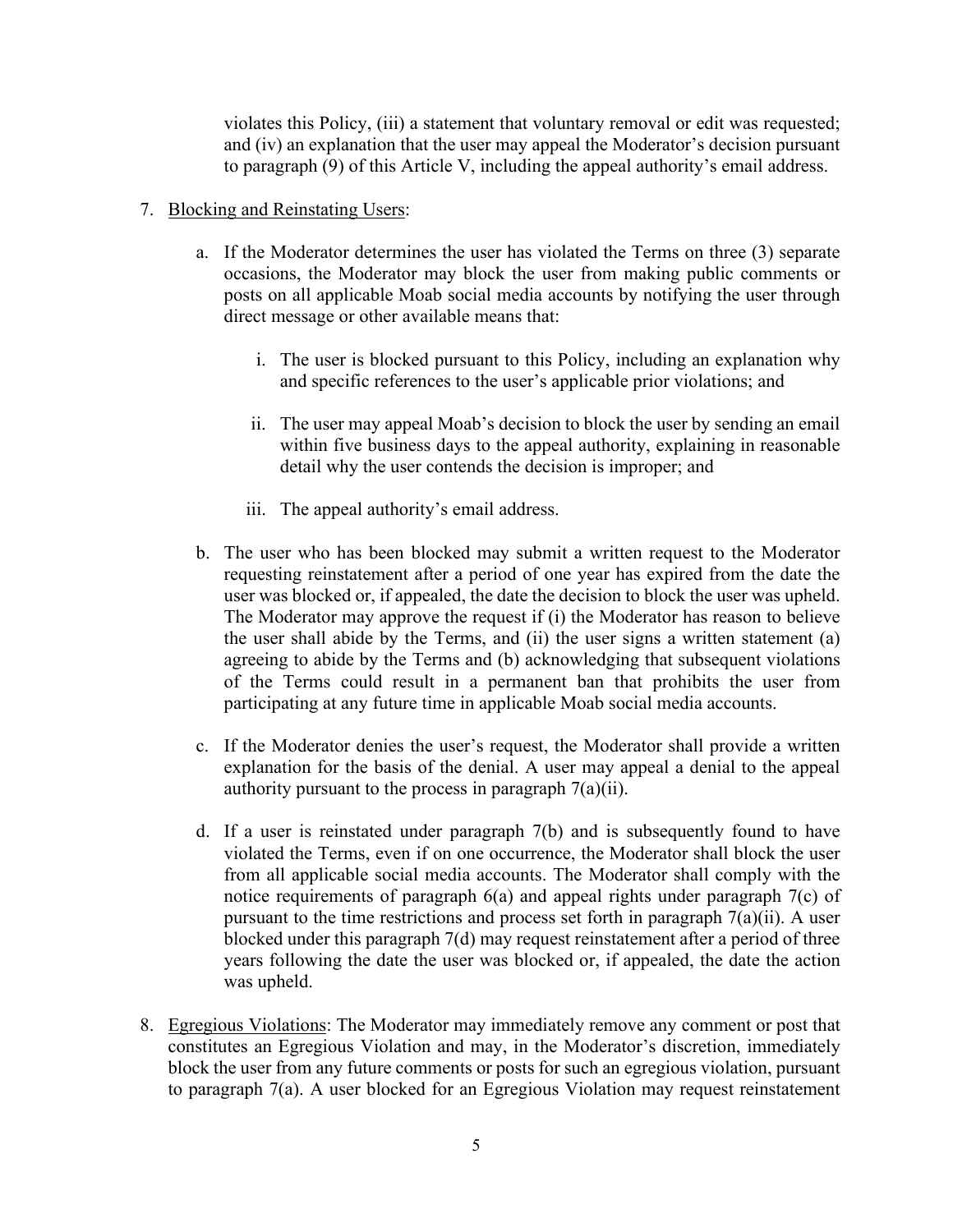pursuant to paragraph 7 (b) and may appeal the denial of a request for reinstatement pursuant to paragraph 7 (c).

- 9. Appeals:
	- a. If a user exercises the user's right to appeal pursuant to paragraphs  $7$  (a), (b), or (d), the appeal authority's review shall be limited to the user's comments or actions in question, the Moderator's decision, the applicable terms violated, and the user's appeal, provided that the appeal authority may ask the Moderator to prepare a response directly to the user's appeal.
	- b. The user filing an appeal bears the burden of proof and shall show by a preponderance of the evidence that the Moderator's decision is arbitrary, capricious, or unlawful.
	- c. If the appeal authority does not uphold the Moderator's actions, the appeal authority may order that the pertinent comment or post be restored to public view or that user be reinstated.
	- d. The appeal authority shall issue a written decision and notify the user of the decision via email as soon as is reasonably practicable with findings and conclusions regarding the grant or denial of the appeal.
	- e. Any decision by the appeal authority shall constitute a final agency action that may be appealed to the district court pursuant to applicable Utah law.
- 10. Posting of Policy: All sections of Moab's social media accounts that allow comments or posts shall include a link to this Policy and a link to the Moab website for original content, forms, documents, and other information.
- 11. Social Media Use by Personnel: Moab personnel should not use personal social network accounts, user IDs, or email accounts when commenting in their official capacity on Moab social media accounts or when otherwise conducting official Moab business on non- Moab social media accounts. Any personnel representing Moab on any social media account shall conduct themselves at all times as a representative of Moab and in a manner that is professional, exhibits proper decorum, complies with the Terms, and is conducive to orderly government. Conversely, Moab personnel should not use their Moab user IDs or Moab email accounts when acting in their personal capacity on non-Moab social media accounts or otherwise conducting personal business.

# **SECTION VI –GRAMA**

1. Public Records: Comments posted to Moab's social media accounts are considered public records subject to public disclosure under GRAMA to the extent they do not contain information that discloses private, protected, or confidential material or information.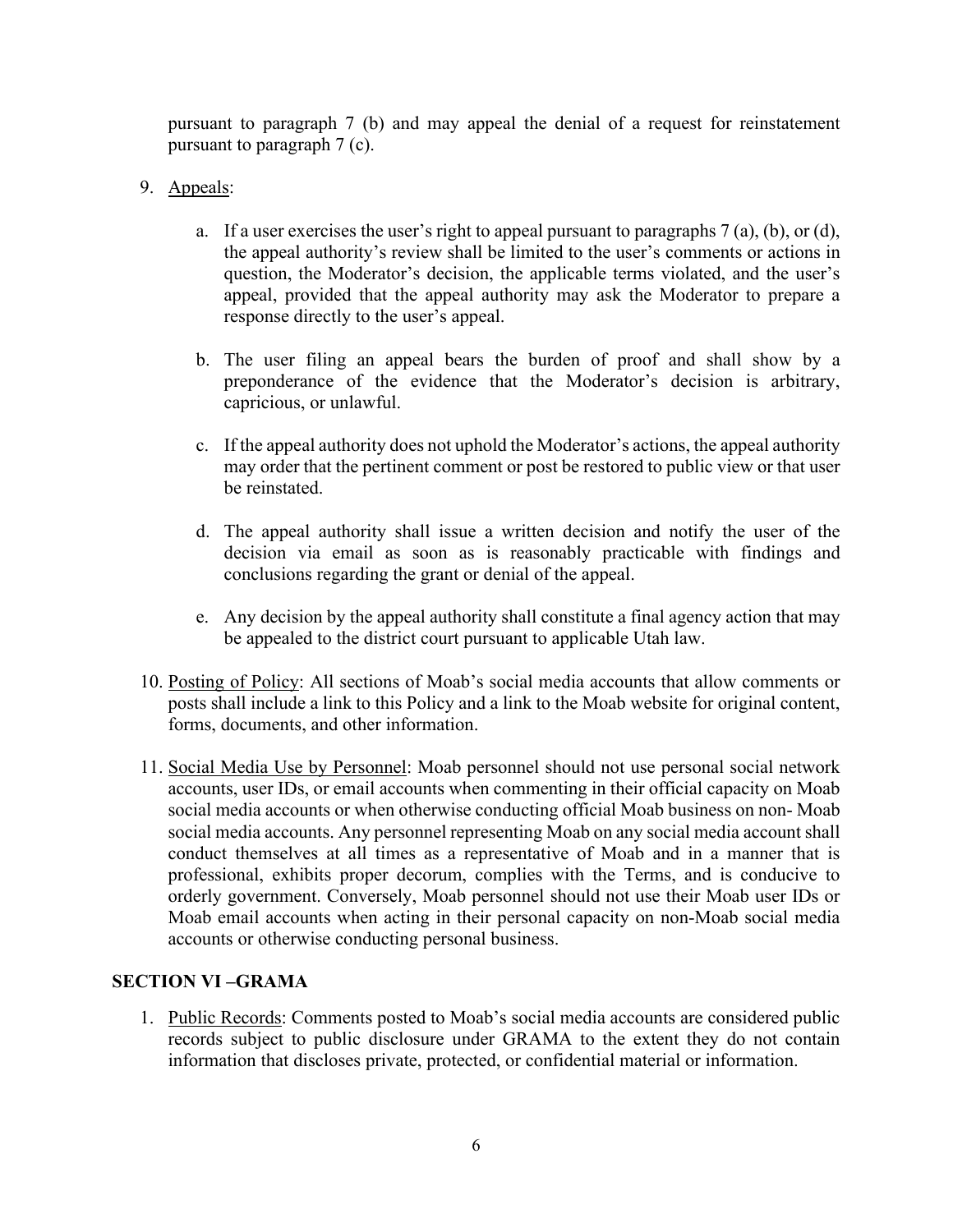- 2. Retention: Moab shall ensure that social media account records are property retained and classified pursuant to GRAMA and any other applicable laws, regulations, or policies. Any comments or posts that are removed and information regarding blocked users shall be considered public records and shall be preserved pursuant to GRAMA.
- 3. Moderator Responsibilities: Any Moderator who removes a comment or post or blocks a user's access shall preserve records of the removal or blocked user for any applicable retention period in a format (e.g., a screen shot) that preserves the integrity of the original record and is easily accessible.
- 4. Comments Not Considered GRAMA Request. A comment or post requesting a public record may not be considered a records request under GRAMA.

# **SECTION VII – SECURITY**

Moab shall take all reasonable steps to ensure that its social media accounts are secure from accidental or intentional attacks. Passwords should be adequately complex to prevent cyberattacks and should not be sent through email. If a cyberattack is suspected for a social media account, the Moderator shall immediately notify the Council and all applicable personnel.

## **SECTION VIII – ENFORCEMENT**

Any Moab personnel found to have knowingly violated this Policy may be subject to disciplinary action pursuant to all applicable laws, regulations, ordinances, and policies.

## **SECTION IX – DISCLAIMERS**

Moderators shall post in a prominent location on all Moab social media accounts a link to this Policy and the following disclaimers:

- 1. Comments are Public Records: Comments posted to Moab's social media accounts are considered public records and may be subject to public disclosure under GRAMA.
- 2. Opinions Expressed Are Not Necessarily Those of Moab: Any comment posted by users on Moab's social media accounts is the opinion of the user and does not necessarily reflect the opinion or policy of Moab or its elected officials, personnel, agents, commissions, boards, or committees.
- 3. No Guarantee of Accurateness: Moab does not guarantee the completeness or accuracy of any information posted on its social media accounts.
- 4. No Liability: Neither Moab nor its personnel are liable for any injury or damages resulting from viewing, distributing, or copying materials posted to Moab's social media accounts, including without limitation, liability for indirect, special, incidental, or consequential damages.
- 5. No Legal Notice: Any comment made to Moab's social media accounts does not constitute legal notice or official notice or comment by Moab or its personnel and shall not be